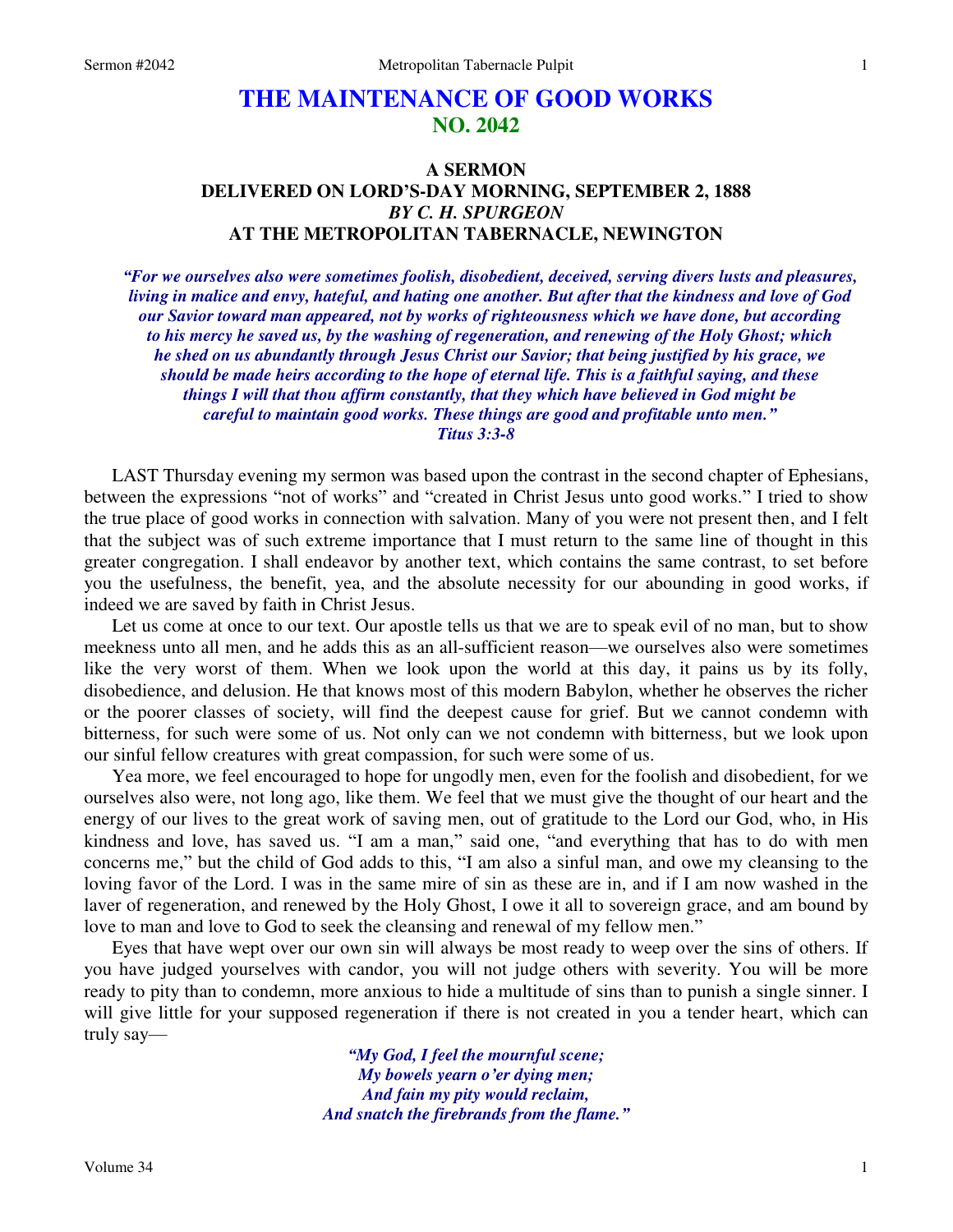With this feeling towards mankind at large, we are led to consider the divine remedy for sinfulness, and to look with pleasure upon what God has devised for the creation of holiness in a fallen race. He at first created man a pure and spotless being. When He placed Adam in the garden, He made a friend of him, and though Adam has fallen, and all his race are depraved, God is still aiming at the same thing, namely, to create holy beings, purified unto Himself, to be a peculiar people zealous for good works. What has the Lord done? What is He still doing to this end? How far have we participated in those processes of grace which work towards this glorious design?

I ask your attention this morning while I speak, first, *of what we were,* and here let the tears stand in your eyes, secondly, *of what has been done for us,* and here let grace move in your hearts, and thirdly, *of what we wish to do,* and here let care be seen in your lives.

**I.** First, beloved, let us think for a few minutes only OF WHAT WE ONCE WERE.

Think, I say, with tears of repentance in our eyes. "For we ourselves also were sometimes foolish, disobedient, deceived, serving divers lusts and pleasures, living in malice and envy, hateful, and hating one another." The apostle does not say, *"Ye* yourselves," as if he spoke to Titus and the believing Cretans, but *we* ourselves, thus including himself. Beloved apostle, you do humbly present to us this bitter cup of confession, drinking of it yourself with us, and putting yourself on a level with us—"We ourselves also." Come, then, pastor, elders, deacons, and members of the church, you that have served your Lord for many years, hesitate not to join in this humiliating confession.

A threefold set of evils is here described. The first set consists of *the evils of the mind,* "We were sometimes foolish, disobedient, deceived." We were *foolish*. We thought we knew, and therefore we did not learn. We said, "We see," and therefore we were blind, and would not come to Jesus for sight. We thought we knew better than God, for our foolish heart was darkened, and we imagined ourselves to be better judges of what was good for us than the Lord our God. We refused heavenly warnings because we dreamed that sin was pleasant and profitable. We rejected divine truth because we did not care to be taught, and disdained the lowly position of a disciple sitting at Jesus' feet.

Our pride proved our folly. What lying things we tried to believe! We put bitter for sweet, and sweet for bitter, darkness for light, and light for darkness. In thought, desire, language, and action "we were sometimes foolish." Some of us were manifestly foolish, for we rushed headlong into sins which injured us, and have left that in our bones which years have not been sufficient to remove. Every lover of vice is a fool writ large. O my brother, I suppose you have no photograph of yourself as you used to be, but if you have, take it down, and study it, and bless God that He has made you to differ so greatly from your former self!

In addition to being foolish, we are said to have been *disobedient,* and so we were, for we forsook the commands of God. We wanted our own will and way. We said, "Who is the Lord, that we should obey his voice?" There is a touch of Pharaoh about every one of us. Obedience is distasteful to the obstinate, and we were such. "I knew," said God, "that thou wast very obstinate, and had an iron sinew." Our necks by nature refused to bow to the yoke of our Creator. We would, if we could, be the lords of providence, for we are not content with the divine allotment. We wish that we were the legislators of the universe that we might give license to our own lusts, and no longer be hampered with restrictions.

To the holy law of God we were disobedient. Ah, how long some of us were disobedient to the Gospel! We heard it as though we heard it not, or when it did touch the heart, we did not allow its influence to remain. Like water, which retains no mark of a blow, so did we obliterate the effect of truth. We were determined not to be obedient to the faith of the Lord Jesus. We were unwilling to yield God His due place either in providence, law, or Gospel.

Paul adds that we were *deceived,* or led astray. As sheep follow one another, and go away from the pasture, so did we follow some chosen companion, and would not follow the good Shepherd. We were deceived. Perhaps we were deceived in our thoughts, and made to believe a lie, certainly we were deceived in our idea of happiness, we hoped to find it where it did not exist, we searched for the living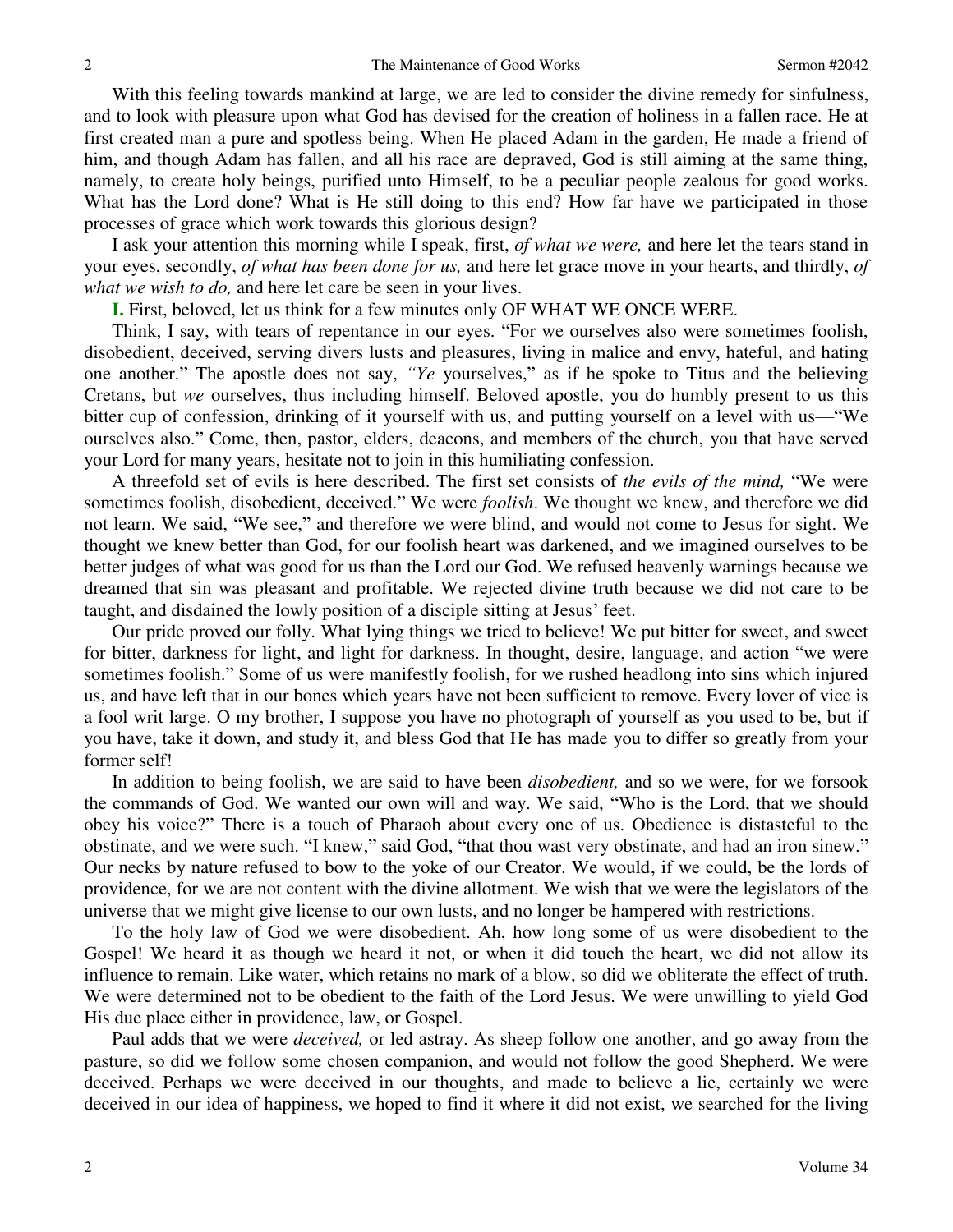Children of God, remember these errors of your minds, lay them upon your consciences, and let your souls plead guilty to them, for I feel assured that we have all, in some measure, been in this triple condition—foolish, disobedient, deceived.

The next bundle of mischief is found in *the evil of our pursuits*. The apostle says we were "serving divers lusts and pleasures." The word for "serving" means being under servitude. We were once the slaves of divers lusts and pleasures. By *lusts* we understand desires, longings, ambitions, passions. Many are these masters, and they are all tyrants. Some are ruled by greed for money, others crave for fame, some are enslaved by lust for power, others by the lust of the eye, and many by the lusts of the flesh. We were born slaves, and we live slaves until the great Liberator emancipates us. No man can be in worse bondage than to be enslaved by his own evil desires.

We were also the bond slaves of *pleasure*. Alas! Alas! that we were so far infatuated as to call it pleasure! Looking back at our former lives, we may well be amazed that we could once take pleasure in things whereof we are now ashamed. The Lord has taken the very name of our former idols out of our mouths. Some who are now saints were once the slaves of drunkenness, or of "chambering and wantonness." Some were given up to evil company and rioting, or to pride and self-seeking. Many are the evils which array themselves in the silken robes of pleasure, that they may tempt the hungry heart of man. Once we took pleasure in those sins which are now our misery as we look back on them.

O my brethren, we dare not deny our base original! Today we drink from the well of holiness undefiled pleasures which delight our souls, but we blush as we remember that aforetime yonder foul and putrid pools seemed sweet to our vitiated taste. Like Nebuchadnezzar in the failure of his mind, we fed among beasts in the madness of our sin. Unlike the Egyptians, who loathed to drink of the river when God had smitten it with His curse, we took all the more delight in draughts of unhallowed pleasure because it yielded a fearful intoxication to know that we were daring to defy a law.

Do not let me talk about these things this morning while you listen to me without feeling. I want you to be turning over the pages of your old life, and joining with Paul and the rest of us in our sad confession of former pleasure in evil. A holy man was known to carry with him a book which had three leaves in it, but never a word. The first leaf was black, and this showed his sin; the second was red, and this reminded him of the way of cleansing by blood; while the third was white, to show how clean the Lord can make us.

I beg you just now to study that first black page. It is all black, and as you look at it, it shows blacker and blacker. What seemed at one time to be a little white darkens down as it is gazed upon, till it wears the deepest shade of all. You were sometimes erring in your minds and in your pursuits. Is not this enough to bring the water into your eyes, O you that now follow the Lamb whithersoever He goes?

The apostle then mentions *the evils of our hearts*. Here you must discriminate, and judge, each one for himself, how far the accusation lies. He speaks of "living in malice and envy, hateful and hating one another." That is to say, first, we harbored *anger* against those who had done us evil, and secondly, we lived in envy of those who appeared to have more good than we had ourselves.

The first sin is very common, many abide year after year in the poisonous atmosphere of an angry spirit. All are not alike in this, for some are naturally easy and placable, but in all of us there is that proud spirit which resents injuries, and would revenge them. Men may sin against God, and we are not indignant, but if they sin against us, we are very angry. To the spirit of Christ it is natural and even delightful to forgive, but such is not the spirit of the world.

I have heard of men who would not forgive their own children, and of brothers who were implacable towards each other. This is the spirit of the devil. Revenge is the delight of the wicked, but to do kindness in return for injury is the luxury of a Christian. One main distinction between the heirs of God and the heirs of wrath is this, the unregenerate are in the power of self, and so of hate, but the regenerate are under the dominion of Christ, and so of love. You may judge yourself by this, whether your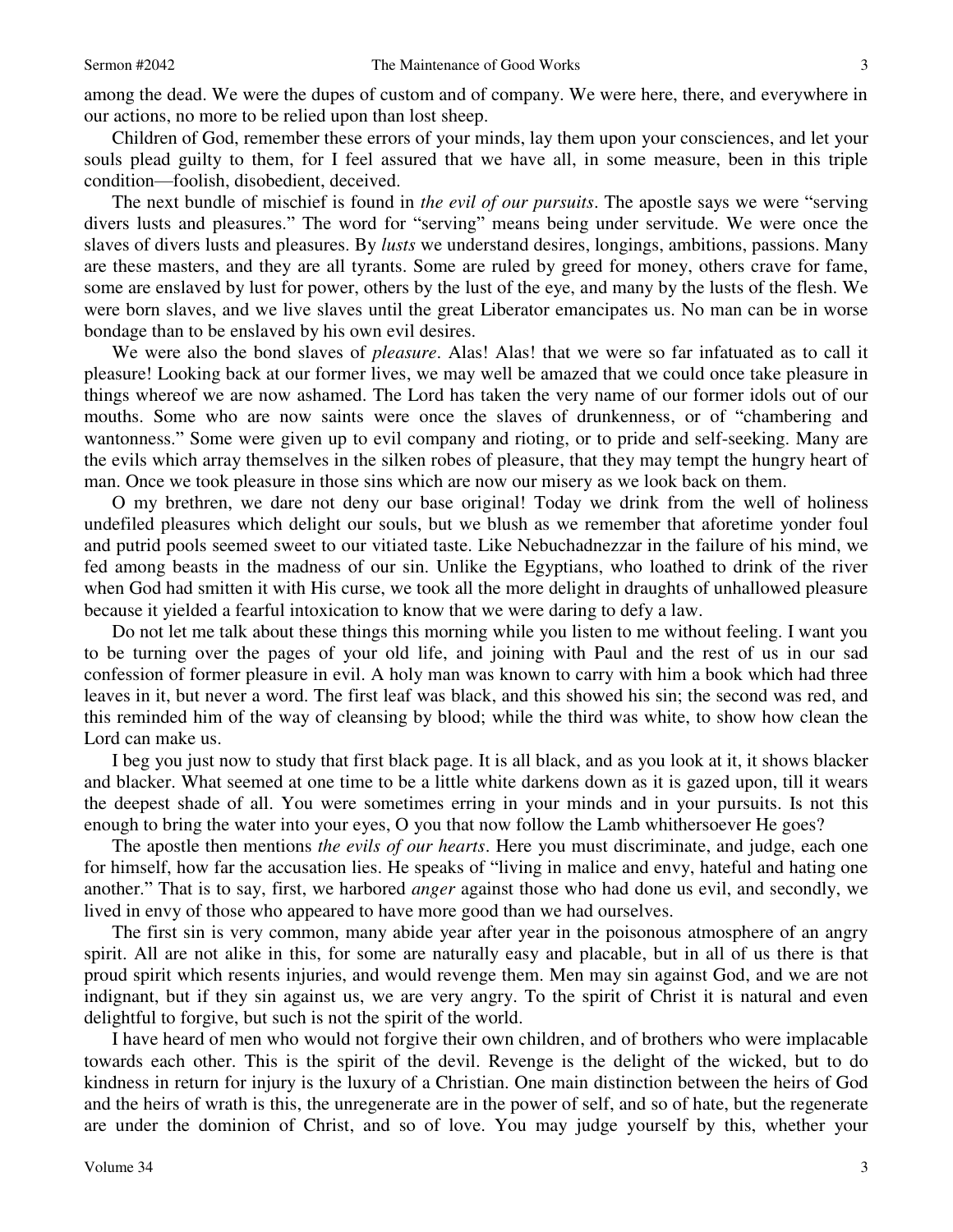prevailing spirit is that of wrath or of love, if you are given to anger, you are a child of wrath, and if you are full of love, you are a child of God, whose name is *love*. God help us to stamp out the last spark of personal animosity! Let us remove the memories of injury, as the incoming tide washes out the marks on the sand. If any of you have disputes in your family, end them at once, cost what it may. How can you love God whom you have not seen if you do not love your brother whom you have seen? Grace makes a great change in this respect in those who by nature are malicious.

The other form of evil is *envy* of those who seem to have more of good than we have. Frequently envy attacks men because of their wealth. How dare they have luxuries when we are poor? At other times envy spits its venom against a man's good repute, when he happens to be more praised than we are. How can any man venture to be better thought of than we are? Truly this is the spirit of the devil, the spirit which now works in the children of disobedience.

The child of God is delivered from envy by the grace of God, and if it ever does arise, he hates himself for admitting it. He would wish to see others happy, even if he were unhappy himself. If he is in the depths of poverty, he is glad that everybody is not so pinched as he is. If he has received unjust censure, he is willing to hope that there was some mistake, and he is glad that everybody is not quite so unfairly dealt with. He rejoices in the praise of others, and triumphs in their success. What! do you wince at this, and feel that you have not reached so far? May grace enable you to get into this spirit, for it is the spirit of Jesus!

Beloved, sin takes different shapes in different people, but it is in us all. This darkness once beclouded those who today shine like stars among the godly. Sin is often restrained by circumstances, and yet it is in the heart. We ought not to take credit to ourselves because of our freedom from evils into which we had no chance of falling. We have not been so bad as others because we could not be. A certain boy has run away from home. Another boy remained at home. Is he, therefore, a better child? Listen! he had broken his leg, and could not get out of bed. That takes away all the credit of his staying at home.

Some men cannot sin in a certain direction, and then they say to themselves, "What excellent fellows we are to abstain from this wickedness!" Sirs, you would have done it if you could, and therefore your self-praise is mere flattery. Had you been placed in the same position as others, you would have acted as others have done, for your heart goes after the same idols. Sin in the heart of every man defiles everything that he does. Even if an ungodly man should do what in itself might be a good action, there is a defilement in his motive which taints it all. You cannot draw pure water from a foul well. As is the heart, such is the life. Listen to this, you that have never passed under the processes of divine grace. See what you are, and where you are, if left to yourselves, and cry to the Lord to save you.

**II.** Now for a more cheerful topic. We are now to think OF WHAT HAS BEEN DONE FOR US, and here let us feel the movements of grace in our hearts. What has been done for us?

First, *there was a divine interposition*. "The kindness and love of God our Savior toward man appeared." Man was in the dark, plunging onward to blacker midnight every step he took. I do not find, as I read history, any excuse for the modern notion that men are longing for God, and laboring to find Him. No, the sheep were never seeking the Shepherd, but all were going astray. Men everywhere turn their backs to the light, and try to forget what has been handed down by their forefathers, they are everywhere feeling after a great lie which they may raise to the throne of God.

We do not by nature long after God, nor sigh for His holiness. The gracious Lord came in uncalled for and unsought, and in the bounty of His heart, and in the great love of His nature, He determined to save man. Methinks I hear Him say, "How shall I give thee up?" He sees mankind resolved to perish unless an almighty arm shall intervene, and He interposes in fullness of pity and power. You know how, in many ways, the Lord has intervened on our behalf, but especially, you remember how He came down from heaven, took our nature, lived among us, mourned our sin, and bore it in His own body on the tree. You know how the Son of God interposed in that grand *Avatar,* that marvelous incarnation in which the Word became flesh, and dwelt among us.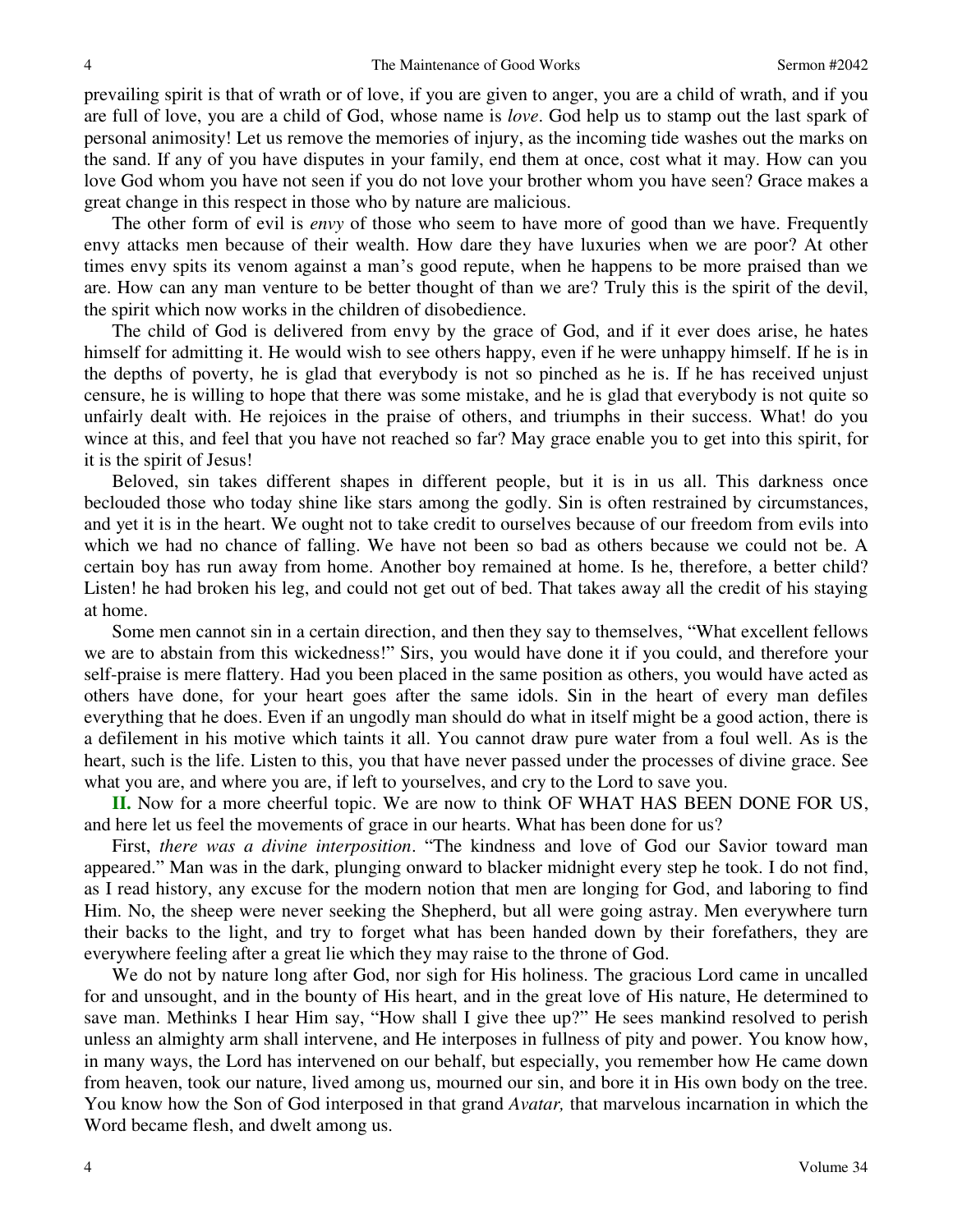Then broke He what would else have been an everlasting darkness, then snapped He the chain which must have fettered our humanity throughout all the ages. The love and kindness of God our Savior, which had always existed, at length "appeared" when God, in the person of His Son, came hither, met our iniquities hand to hand, and overcame their terrible power, that we also might overcome.

Note well that *there was a divine salvation*. In consequence of the interposition of Jesus, believers are described as being saved, "not by works of righteousness which we have done, but according to his mercy he saved us." Hearken to this. There are men in the world who are saved, they are spoken of, not as "to be saved," not as to be saved when they come to die, but saved even now—saved from the dominion of the evils which we described under our first head, saved from folly, disobedience, delusion, and the like.

Whosoever believeth in the Lord Jesus Christ, whom God has set forth to be the propitiation for sin, is saved from the guilt and power of sin. He shall no longer be the slave of his lusts and pleasures, he is saved from that dread bondage. He is saved from hate, for he has tasted love, and learned to love. He shall not be condemned for all that he has hitherto done, for his great Substitute and Savior has borne away the guilt, the curse, the punishment of sin, yea, the sin itself.

O my hearer, if you believe in the Lord Jesus Christ this morning, you are saved! As surely as once you were lost, being led astray, so surely are you now saved, if you are a believer, being found by the great Shepherd, and brought back again upon His shoulders. I beg you to get hold of this truth that according to His mercy the Lord has saved us who believe in Jesus.

Will you tell me, or rather tell yourselves, whether you are saved or not? If you are not saved, you are lost, if you are not already forgiven, you are already condemned. You are in the ruin of fallen nature, unless you are renewed by the Holy Ghost. You are a slave to sin, unless your liberty has been procured by the great ransom. Examine yourselves on these points, and follow me in the next thought.

*There was a motive for this salvation*. Positively, "According to his mercy he saved us," and negatively, "Not by works of righteousness which we have done." Brethren, we could not have been saved at the first by our works of righteousness, for we had not done any. "No," says the apostle, "we were foolish, disobedient, deceived," and therefore we had no works of righteousness, and yet the Lord interposed and saved us. Behold and admire the splendor of His love, that "He loved us even when we were dead in sins." He loved us, and therefore quickened us.

God does not come to men to help them when they are saving themselves, but He comes to the rescue when they are damning themselves. When the heart is full of folly and disobedience, the good God visits it with His favor. He comes, not according to the hopefulness of our character, but according to His mercy, and mercy has no eye except for guilt and misery. The grace of God is not given according to any good thing that we have done since our conversion, the expression before us shuts out all real works of righteousness which we have done since regeneration, as all supposed ones before it.

The Lord assuredly foreknew these works, but He also foreknew our sins. He did not save us according to the foreknowledge of our good works, because these works are a part of the salvation which He gave us. As well say that a physician healed a sick man, because he foreknew that he would be better, or that you give a beggar an alms, because you foresee that he would have the alms. Works of righteousness are the fruit of salvation, and the root must come before the fruit.

The Lord saves His people out of clear, unmixed, undiluted mercy and grace, and for no other reason. "I will have mercy on whom I will have mercy, and I will have compassion on whom I will have compassion. So then it is not of him that willeth, nor of him that runs, but of God that showeth mercy." Oh, how splendidly is the grace of God seen in the whole plan of salvation! How clearly is it seen in our cases, for "we ourselves also were sometimes foolish, disobedient, deceived," yet He saved us, "not by works of righteousness which we have done, but according to His mercy"!

Will not some self-convicted sinner find comfort here? O despairing one, does not a little hope come in by this window? Do you not see that God can save you on the ground of mercy? He can wash you and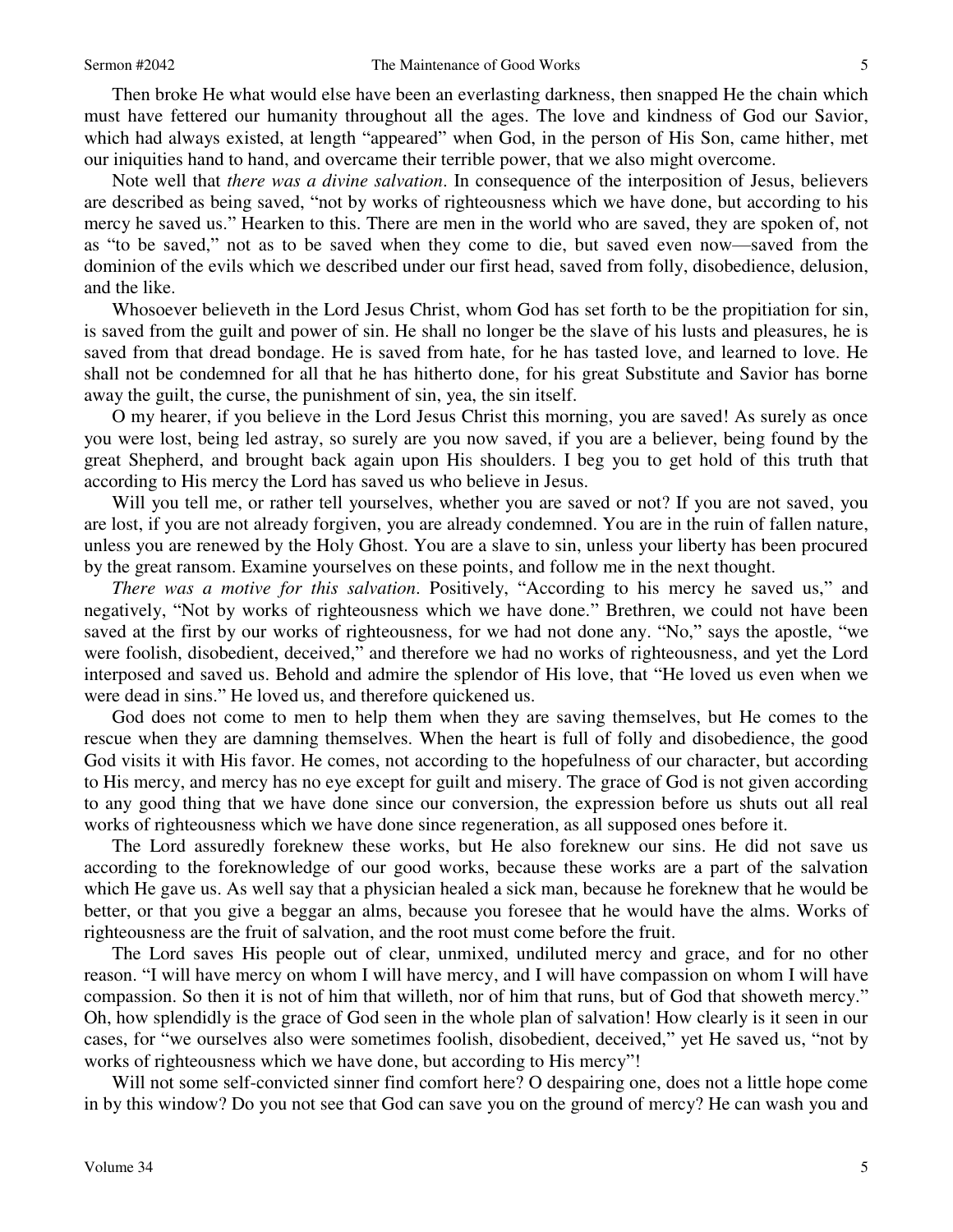renew you according to the sovereignty of His grace? On the footing of merit you are hopelessly lost, but on the ground of mercy there is hope.

Observe, next, that *there was a power by which we were saved*. "He saved us by the washing of regeneration, and renewing of the Holy Ghost, which He shed on us abundantly through Jesus Christ our Savior." The way in which we are delivered from the dominion of sin is by the work of the Holy Ghost. This adorable Person is very God of very God. This divine Being comes to us, and causes us to be born again. By His eternal power and Godhead, He gives us a totally new nature, a life which could not grow out of our former life, nor be developed from our nature—a life which is a new creation of God.

We are saved, not by evolution, but by creation. The Spirit of God creates us anew in Christ Jesus unto good works. We experience regeneration, which means—being generated over again, or born again. Remember the result of this as set forth in covenant terms—"A new heart also will I give you, and a new spirit will I put within you, and I will take away the stony heart out of your flesh, and I will give you an heart of flesh." This great process is carried out by the Holy Ghost.

After we are regenerated, He continues to renew us, our thoughts, feelings, desires, and acts are constantly renewed. Regeneration as the commencement of the new creation can never come twice to any man, but renewal of the Holy Ghost is constantly and perpetually repeated. The life once given is revived, the light once kindled is fed with holy oil, which is poured upon it continually. The newborn life is deepened and increased in force by that same Holy Spirit who first of all created it.

See then, dear hearers, that the only way to holiness is to be made anew, and to be kept anew. The washing of regeneration and the renewing of the Holy Ghost are both essential. The name of Jesus has been engraved in us, even on our hearts, but it needs to be cut deeper and deeper, lest the letters be covered up by the moss of routine, or filled up by the bespattering of sin. We are saved "by the washing of regeneration and renewing of the Holy Ghost"—one process in different stages. This is what our God has done for us, blessed be His name! Being washed and renewed we are saved.

*There is also mentioned a blessed privilege which comes to us by Jesus Christ*. The Spirit is shed on us abundantly by Jesus Christ, and we are "justified by his grace." Both justification and sanctification come to us through the medium of our Lord Jesus Christ. The Holy Spirit is shed on us abundantly "through Jesus Christ our Savior." Beloved, never forget that regeneration is worked in us by the Holy Spirit, but comes to us by Jesus Christ. We do not receive any blessing apart from our Lord Jesus. In all works of the Spirit, whether regeneration or renewal, it is the Lord Jesus who is putting forth His power, for He says, "Behold, I make all things new." The Mediator is the conduit pipe through which grace supplies us day by day with the water of life.

Everything is by Jesus Christ. Without Him was not anything made that was made, either in grace or in nature. We must not think it possible for us to receive anything from God apart from the appointed Mediator. But, oh, think of it!—in Jesus Christ we are today abundantly anointed by the Holy Spirit, the sacred oil is shed upon us abundantly from Him who is our Head. We are sweet to God through the divine perfume of the Holy Spirit who comes to us by Jesus Christ. This day we are just in the sight of God in Christ's righteousness, through which we are "justified by grace."

JEHOVAH sees no sin for which He must punish us, He has said, "Take away his filthy garments from him, and set a fair mitre upon his head," and this is done. We are accepted in the Beloved. Since Jesus has washed our feet, we are "clean every whit"—clean in the double sense of being washed with water and with blood, and so cleansed from the power and guilt of sin. What a high privilege is this! Can we ever sufficiently praise God for it?

Once more, *there comes out of this a divine result*. We become today joint-heirs with Christ Jesus, and so heirs of a heavenly estate, and then out of this heirship there grows a hope which reaches forward to the eternal future with exceeding joy. We are "made heirs according to the hope of eternal life." Think of that! What a space there is between "foolish, disobedient, deceived"—right up to "heirs according to the hope of eternal life"! Who thought of bridging this great gulf? Who but God? With what power did He bridge it? How, but by the divine power and Godhead of the Holy Ghost? Where was the bridge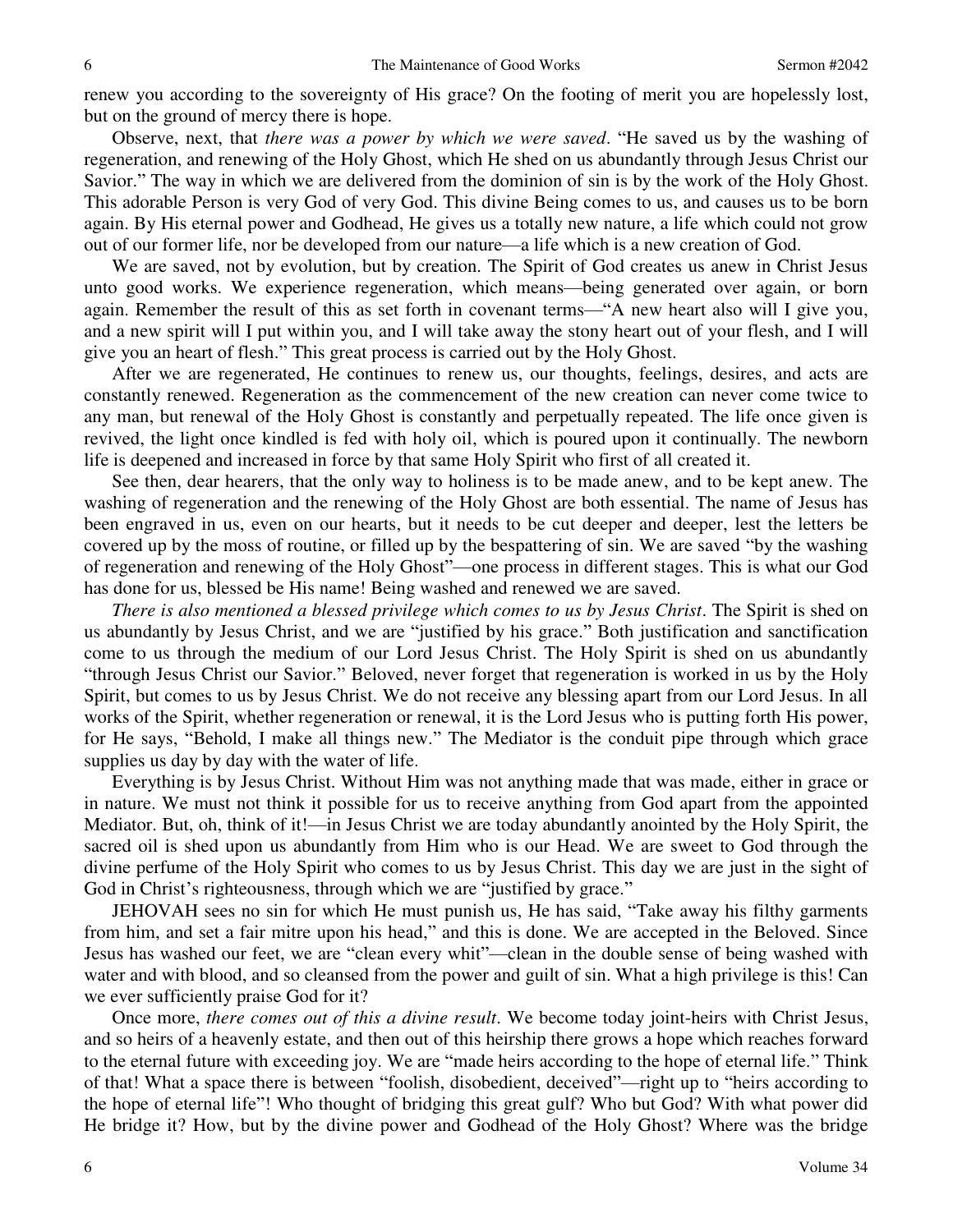found by which the chasm could be crossed? The cross of our Lord Jesus Christ, who loved us and gave Himself for us, has made a way over the once impassable deep.

I have thus very briefly set before you an outline of the work of grace within the human heart. Do you understand it? Have you ever felt it? Do you feel the life of regeneration pulsing within you this morning? Will you not bless God for it?

> *"We raise our Father's name on high, Who His own Spirit sends To bring rebellious strangers nigh, And turn His foes to friends."*

**III.** We will now speak OF WHAT WE WISH TO DO, and here let us show care in our lives.

Mark well these words, "This is a faithful saying, and these things I will that you affirm constantly, that they which have believed in God might be careful to maintain good works. These things are good and profitable unto men."

"Be careful to maintain good works." This precept is *full in its meaning*. In another Scripture you are told to be careful for nothing, but here you are bidden to be careful to maintain good works. We read, "casting all your care upon him; for he careth for you," but do not cast off your care to maintain good works. You have a number of cares about you, slip a bridle over their heads, and train them to plough in the field of good works. Do not let care be wasted over food and raiment and such temporary matters these may be left with God, but take sacred cares upon you—the cares of holy and gracious living. Yoke your best thoughts to the care of holiness—"be careful to maintain good works."

What are good works? The term is greatly inclusive. Of course we number in the list works of charity, works of kindness and benevolence, works of piety, reverence, and holiness. Such works as comply with the two tables of command are good works. Works of obedience are good works. What you do because God bids you do it, is a good work. Works of love to Jesus, done out of a desire for His glory, these are good works. The common actions of everyday life, when they are well done, with a view not to merit, but out of gratitude—these are good works. "Be careful to maintain good works" of every sort and kind. You are sure to be working in some way, mind you that your works are good works. If you have commenced well, be careful to *maintain* good works, and if you have maintained them, go on to increase them. I preached last Thursday night as now—salvation by grace, and by grace alone, and if I know how to speak plainly, I certainly did speak plainly then, and I hope I do so now. Remember, you are saved by grace, and not by works of righteousness, but after you are saved there comes in this precept, "Be careful to maintain good works."

This precept is *special in its direction*. To the sinner, that he may be saved, we say not a word concerning good works, except to remind him that he has none of them. To the believer who is saved, we say ten thousand words concerning good works, beseeching him to bring forth much fruit, that so he may be Christ's disciple. There is all the difference between the living and the dead, the living we arouse to work, the dead must first receive life. Exhortations which may most fittingly be addressed to the regenerate may be quite out of place when spoken to those who are under the power of unbelief, and are strangers to the family of grace.

The voice of our text is to them that have believed in God, faith is presupposed as the absolutely indispensable foundation of good works. You cannot work that which will please God if you are without faith in Him. As there is no coming to God in prayer without believing that He is and that He is the rewarder of them that diligently seek Him, so there is no bringing any other sacrifice to Him without a faith suitable to the business in hand. For living works you must have a living faith, and for loving works you must have a loving faith. When we know and trust God, then with holy intelligence and sacred confidence we work His pleasure.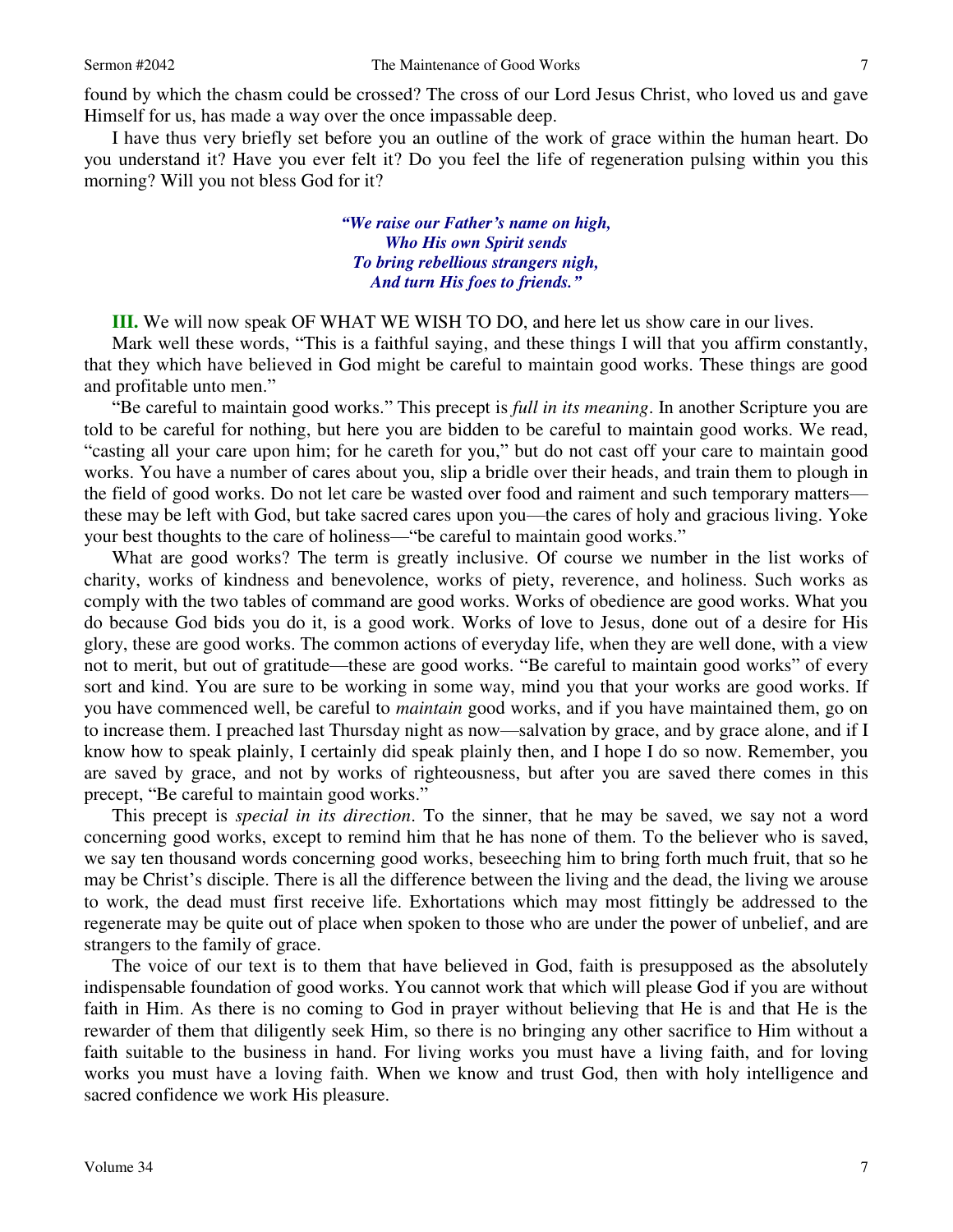Good works must be done freely, God wants not slaves to grace His throne, He seeks not from us the forced works of men in bondage. He desires the spontaneous zeal of consecrated souls who rejoice to do His will, because they are not their own, but bought with the precious blood of Jesus. It is the heartiness of our work which is the heart of it. To those who have renewed hearts, this exhortation is addressed— "Be careful to maintain good works."

This precept is *weighty in importance,* for it is prefaced thus, "This is a faithful saying." This is one among four great matters thus described. It is not trivial, it is not a temporary precept which belongs to an extinct race and a past age. "This is a faithful saying"—a true Christian proverb, "that they which have believed in God might be careful to maintain good works." Let the ungodly never say that we who believe in free grace think lightly of a holy life.

O you who are the people of my care, I charge you before God and the holy angels that, in proportion as you hold the truth of doctrine, you follow out the purity of precept! You hold the truth, and you know that salvation is not of man, nor of man's work, it is not of merit, but of mercy, not of ourselves, but of God alone, I beseech you to be as right in practice as in doctrine, and therefore be careful to maintain good works. Dogs will open their mouths, but do not find bones for them, the enemies of the faith will cavil at it, but do not give them ground of accusation. May God the Holy Spirit help you so to live that they may be ashamed, having no evil thing to say of you!

I am afraid that this precept of being careful to maintain good works is *neglected in practice,* or else the apostle would not have said to Titus, "These things I will that thou affirm constantly." Titus must repeat perpetually the precept which commands the careful maintenance of good works.

Beloved, I fear that preachers often think too well of their congregations, and talk to them as if they were all perfect, or nearly so. I cannot thus flatter you. I have been astounded when I have seen what professing Christians can do. How some dare call themselves followers of Jesus I cannot tell! It is horrible. We condemn Judas, but he is to be found in many.

Our Lord is still sold for gain. He still has at His heels sons of perdition who kiss Him and betray Him. There are still persons in our churches who need to have the ten commandments read to them every Sabbath day. It is not a bad plan of the Church of England, to put up the ten commandments near the communion table where they can be clearly seen. Some people need to see them, though I am afraid, when they come in their way, they wink hard at some of the commands, and go away and forget that they have seen them. Common morality is neglected by some who call themselves Christians.

My brethren, such things ought not to be, but as long as they are so we must hear Paul saying, "I will that thou affirm constantly that they which have believed in God might be careful to maintain good works." Certain people turn on their heel, and say, "That is legal talk. The preacher is preaching up works instead of grace."

What! will you dare to say that? I will meet you face to face at God's right hand at the last day if you dare to insinuate so gross a libel. Dare you say that I do not preach continually salvation by the grace of God, and by the grace of God only? Having preached salvation by grace without a moment's hesitation, I shall also continually affirm that they which have believed in God must be "careful to maintain good works."

This, mark you, is *supported by argument*. The apostle presses home his precept by saying, "These things are good and profitable unto men." He instances other things which are neither good nor profitable, namely, "Foolish questions, and genealogies, and contentions, and strivings about the law." In these days some are occupied with questions about the future state, instead of accepting the plain testimony of Scripture, and some give more prominence to speculations drawn from prophecy than to the maintaining of good works. I reverence the prophecies, but I have small patience with those whose one business is guessing at their meaning.

One whose family was utterly unruly and immoral met with a Christian friend, and said to him, "Do you quite see the meaning of the Seven Trumpets?" "No," answered his friend, "I do not, and if you looked more to your seven children the seven trumpets would suffer no harm." To train up your children